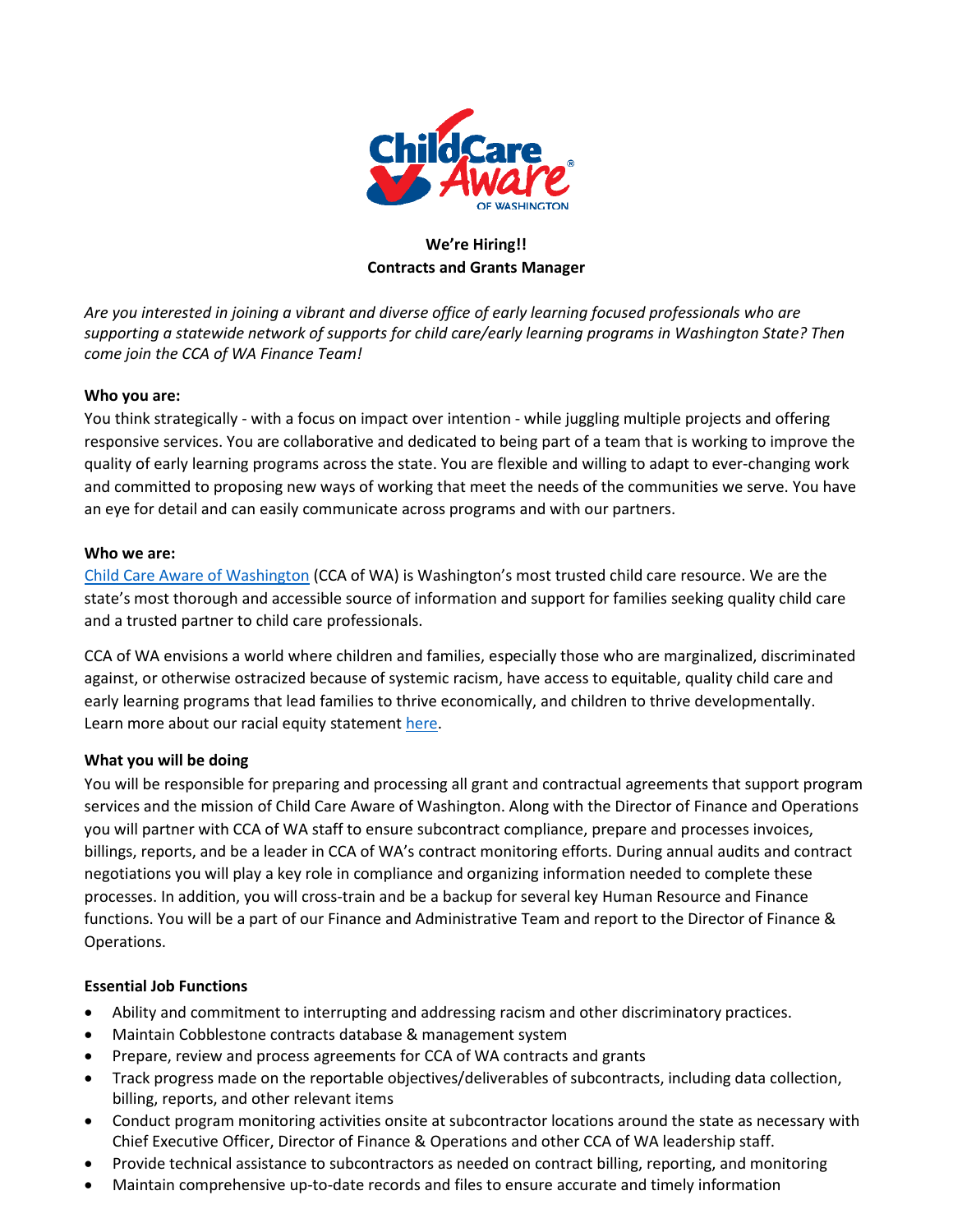- Process weekly and monthly Accounts Payables to include Subcontractor invoices
- Compile and generates financial reports for the distribution of monthly and quarterly reports to Funders and Grantors.
- Compiles the monthly invoices for grants/contracts
- Process monthly subcontract invoices
- Performs basic numerical calculations involving accounts payable, accounts receivable, monitoring of routine expenditures and/or other applications
- Ensures financial compliance of government grant and contracts are completed in accordance with agency guidelines, including which expenses are eligible to be billed, and which are ineligible.
- Assists with month and year end closings to ensure government grant activity is accounted for properly on invoices and financial statements are accurate producing corrections when needed.
- Organizes the collection of all non-financial reporting with program staff to ensure timely submission to agencies.
- Be a fiscal liaison between government agencies and program staff of assigned contracts.
- Review and interpret contract/grant renewals, amendments to calculate and communicate financial adjustments to keep staff well-informed.
- Participate in annual audit processes
- *Other duties as assigned.*

#### **Competencies**

- Learn and adapt to new information and changes quickly. You can synthesize new information and data as it becomes available, implement changes, and execute on a quick timeline, as needed, while remaining accurate.
- Demonstrate a growth mindset. You give, seek, and take feedback in a professional manner. You look for opportunities to gain experience, stretch and engage in the parallel process of goal setting and continual improvement.
- Effective at building relationships and modeling cross-cultural agility. You'll regularly connect and collaborate with colleagues across the organization, providing a high level of support with a customer service mindset.

#### **Qualifications**

- Minimum of 3 years' experience in administering programs, grants, and/or contracts in a non-profit environment.
- Demonstrated computer proficiency and in-depth knowledge of MS Office Suite.
- Demonstrated knowledge of accounting and contract management
- Ability to manage multiple tasks and meet deadlines
- Ability to master and track many details while remaining organized
- Ability to communicate effectively orally and in writing
- Experience with federal and/or state government contracts and reporting requirements
- A Bachelor's Degree (BS) in Accounting preferred and One (1) year of experience related to the duties of this position; or
- An Associate's Degree in Accounting plus three (3) years of job related experience
- An equivalent combination of related education and experience may substitute for the required experience.
- Accounting experience in the non-profit sector preferred
- MIP Accounting software experience preferred
- Cobblestone CMS software experience preferred

# **Location**

If you live in the core geographic area of King/Pierce/Thurston counties, you will be classified as a local hire. If you live outside that area, you will be classified as Geo Remote. There are differentiated in-person expectations dependent on your classification. The staff member in this position must reside in Washington state.